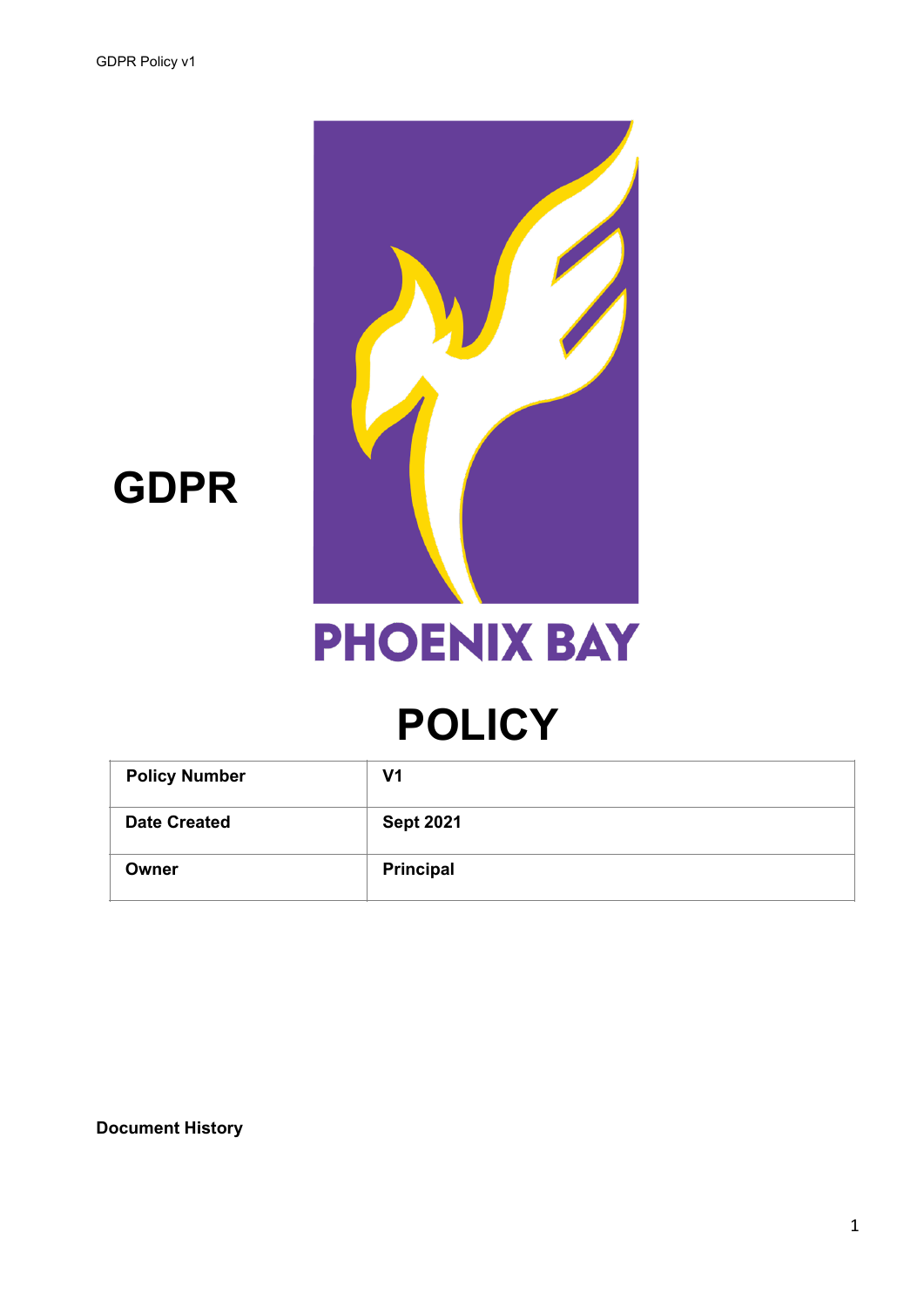| Version | <b>Comments/amendments</b> | Name       | <b>Date</b> |
|---------|----------------------------|------------|-------------|
| 1 O     | <b>Issue</b>               | Ross Banks | Sept 2021   |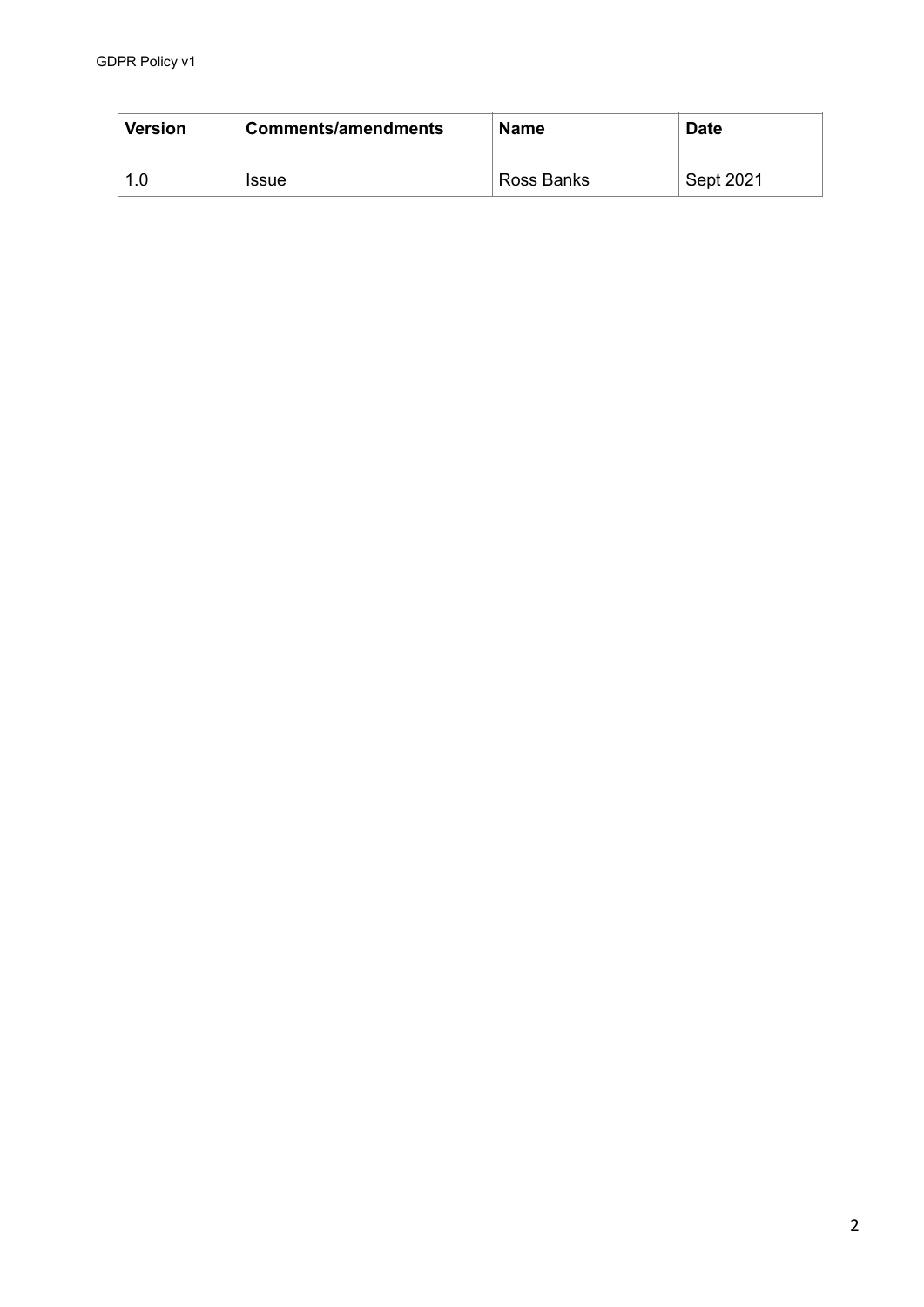## **Contents:**

| $\mathbf{1}$            | <b>Aims</b>                                            |      |
|-------------------------|--------------------------------------------------------|------|
| $\overline{2}$          | <b>Legislation and Guidance</b>                        |      |
| $\overline{\mathbf{3}}$ | <b>Definitions</b>                                     |      |
|                         |                                                        |      |
| 6                       | <b>Data Protection Principals</b>                      |      |
| $\overline{7}$          | <b>Collecting Personal Data</b>                        |      |
| 8                       | <b>Sharing Personal Data</b>                           |      |
| 11                      | <b>Photos and Videos</b>                               |      |
| 12                      | Data Protection by design and default                  |      |
| 13                      | <b>Data Security and Storage of Records</b>            |      |
|                         |                                                        |      |
| 16                      | <b>Training</b>                                        |      |
| 17                      | - Monitoring Arrangements                              |      |
| 18                      | <b>Links with other Policies</b><br>u that an puruunan |      |
| 19                      | Appendix 1: Personal Data Breach Procedure             | with |

This policy applies to all personal data, regardless of whether it is in paper or electronic format.

#### **2. Legislation and guidance**

This policy meets the requirements of the:

- UK General Data Protection Regulation (UK GDPR) the EU GDPR was incorporated into UK legislation, with some amendments, by [The Data Protection, Privacy and Electronic](https://www.legislation.gov.uk/uksi/2020/1586/made)  [Communications \(Amendments etc\) \(EU Exit\) Regulations 2020](https://www.legislation.gov.uk/uksi/2020/1586/made)
- **[Data Protection Act 2018 \(DPA 2018\)](http://www.legislation.gov.uk/ukpga/2018/12/contents/enacted)**

It is based on guidance published by the Information Commissioner's Office (ICO) on the [UK GDPR](https://ico.org.uk/for-organisations/guide-to-data-protection/guide-to-the-general-data-protection-regulation-gdpr/).

In addition, this policy complies with regulation 5 of the Education (Student Information) (England) [Regulations 2005,](http://www.legislation.gov.uk/uksi/2005/1437/regulation/5/made) which gives parents/carers the right of access to their child's educational record.

#### **3. Definitions**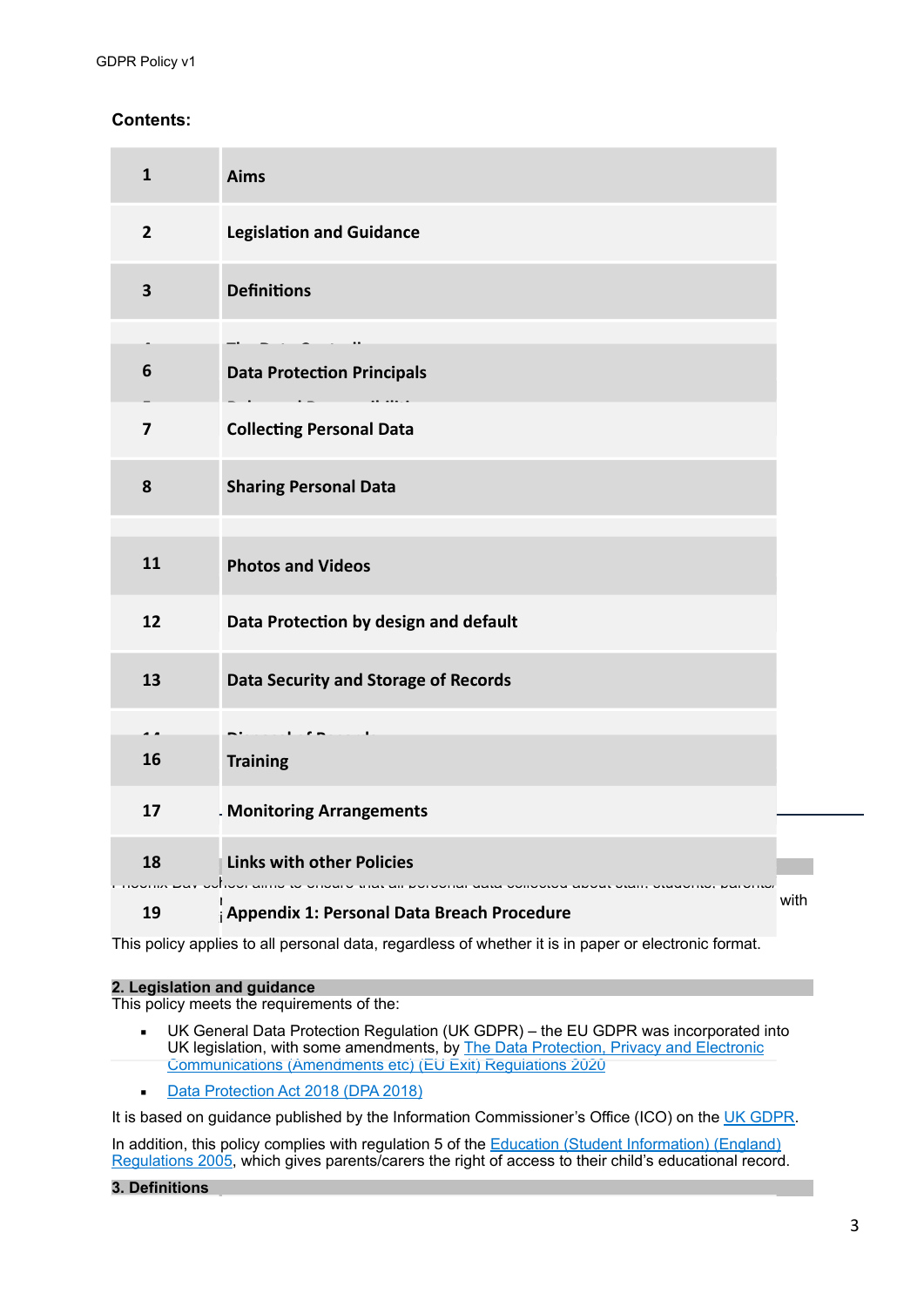| <b>TERM</b>                            | <b>DEFINITION</b>                                                                                                                                                                                                                                                                                                                                                                                                                         |
|----------------------------------------|-------------------------------------------------------------------------------------------------------------------------------------------------------------------------------------------------------------------------------------------------------------------------------------------------------------------------------------------------------------------------------------------------------------------------------------------|
| Personal data                          | Any information relating to an identified, or identifiable,<br>living individual.<br>This may include the individual's:<br>♦<br>Name (including initials)<br>♦<br>Identification number<br>♦<br>Location data<br>♦<br>Online identifier, such as a username<br>It may also include factors specific to the individual's<br>physical, physiological, genetic, mental, economic, cultural<br>or social identity.                            |
| Special categories of personal<br>data | Personal data which is more sensitive and so needs more<br>protection, including information about an individual's:<br><b>&gt;</b> Racial or ethnic origin<br>>Political opinions<br>Religious or philosophical beliefs<br>Trade union membership<br>Senetics<br>>Biometrics (such as fingerprints, retina and iris<br>patterns), where used for identification purposes<br>Health - physical or mental<br>Sex life or sexual orientation |
| Processing                             | Anything done to personal data, such as collecting,<br>recording, organising, structuring, storing, adapting,<br>altering, retrieving, using, disseminating, erasing or<br>destroying.<br>Processing can be automated or manual.                                                                                                                                                                                                          |
| Data subject                           | The identified or identifiable individual whose personal data<br>is held or processed.                                                                                                                                                                                                                                                                                                                                                    |
| Data controller                        | A person or organisation that determines the purposes and<br>the means of processing of personal data.                                                                                                                                                                                                                                                                                                                                    |
| Data processor                         | A person or other body, other than an employee of the data<br>controller, who processes personal data on behalf of the<br>data controller.                                                                                                                                                                                                                                                                                                |
| Personal data breach                   | A breach of security leading to the accidental or unlawful<br>destruction, loss, alteration, unauthorised disclosure of, or<br>access to, personal data.                                                                                                                                                                                                                                                                                  |

## **4. The data controller**

Our school processes personal data relating to parents/carers, students, staff, governors, visitors and others, and therefore is a data controller.

## **5. Roles and responsibilities**

This policy applies to **all staff** employed by our school, and to external organisations or individuals working on our behalf. Staff who do not comply with this policy may face disciplinary action.

## **5.1 Directors**

The Directors have overall responsibility for ensuring that Phoenix Bay complies with all relevant data protection obligations.

## **5.2 Data protection officer**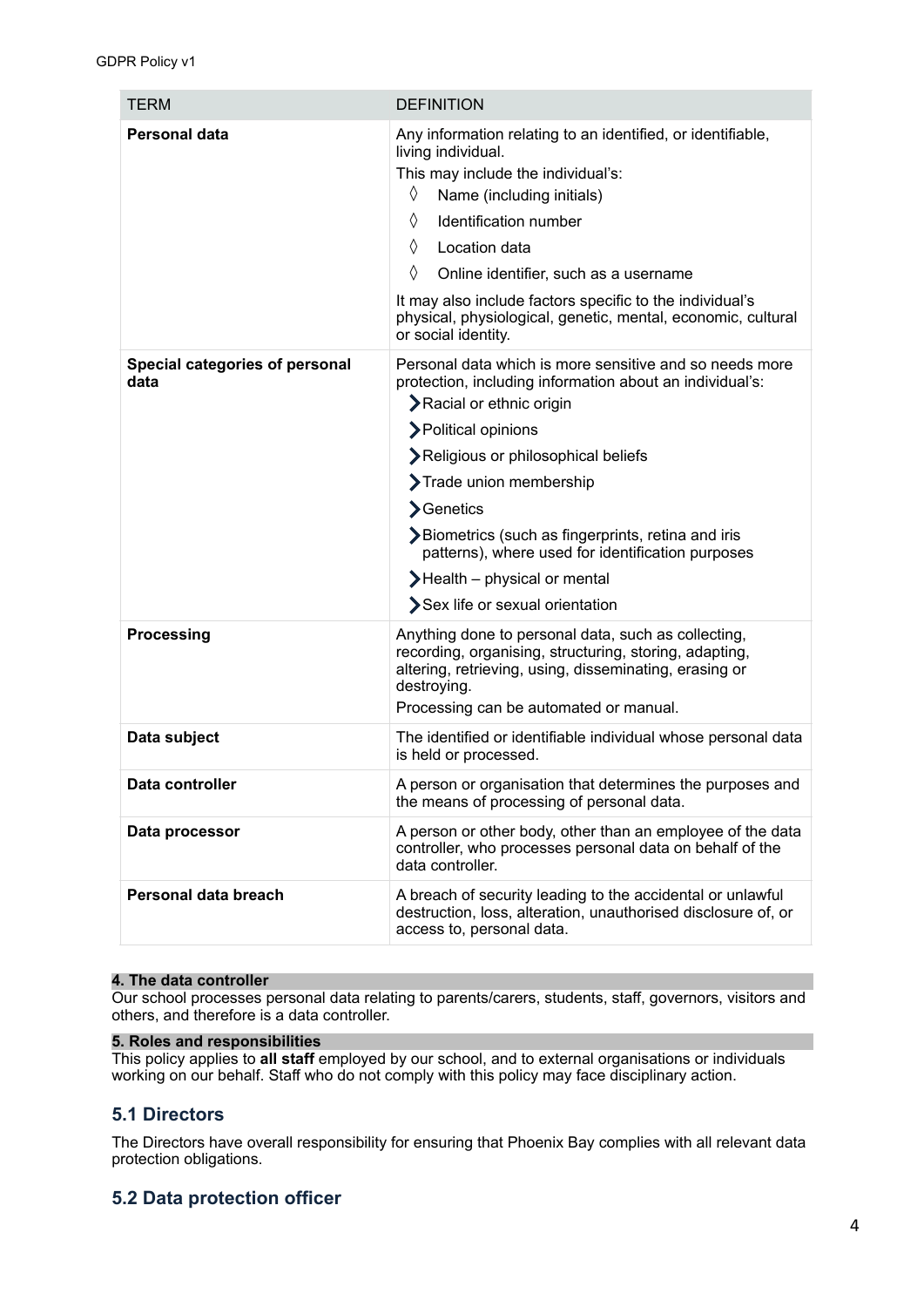The data protection officer (DPO) is responsible for overseeing the implementation of this policy, monitoring our compliance with data protection law, and developing related policies and guidelines where applicable.

They will provide an annual report of their activities directly to the Principal and, where relevant, report to their advice and recommendations on school data protection issues.

The DPO is also the first point of contact for individuals whose data the school processes, and for the ICO.

Our DPO is Jacqui Sloane and is contactable via 01803 220750, email j.sloane@phoenixbay.co.uk

## **5.3 Principal**

The Principal acts as the representative of the data controller on a day-to-day basis.

## **5.4 All staff**

Staff are responsible for:

- Collecting, storing and processing any personal data in accordance with this policy
- **EXECT** Informing the school of any changes to their personal data, such as a change of address
- Contacting the DPO in the following circumstances:
	- $\Diamond$  With any questions about the operation of this policy, data protection law, retaining personal data or keeping personal data secure
	- $\Diamond$  if they have any concerns that this policy is not being followed
	- $\Diamond$  If they are unsure whether or not they have a lawful basis to use personal data in a particular way
	- $\Diamond$  If they need to rely on or capture consent, draft a privacy notice, deal with data protection rights invoked by an individual, or transfer personal data outside the UK
	- $\Diamond$  If there has been a data breach
	- $\Diamond$  Whenever they are engaging in a new activity that may affect the privacy rights of individuals
	- $\Diamond$  If they need help with any contracts or sharing personal data with third parties

#### **6. Data protection principles**

The UK GDPR is based on data protection principles that our school must comply with.

The principles say that personal data must be:

- Processed lawfully, fairly and in a transparent manner
- Collected for specified, explicit and legitimate purposes
- **EXECUTE:** Adequate, relevant and limited to what is necessary to fulfil the purposes for which it is processed
- **EXECUTE Accurate and, where necessary, kept up to date**
- Kept for no longer than is necessary for the purposes for which it is processed
- Processed in a way that ensures it is appropriately secure

This policy sets out how the school aims to comply with these principles.

#### **7. Collecting personal data**

## **7.1 Lawfulness, fairness and transparency**

We will only process personal data where we have one of 6 'lawful bases' (legal reasons) to do so under data protection law:

▪ The data needs to be processed so that the school can **fulfil a contract** with the individual, or the individual has asked the school to take specific steps before entering into a contract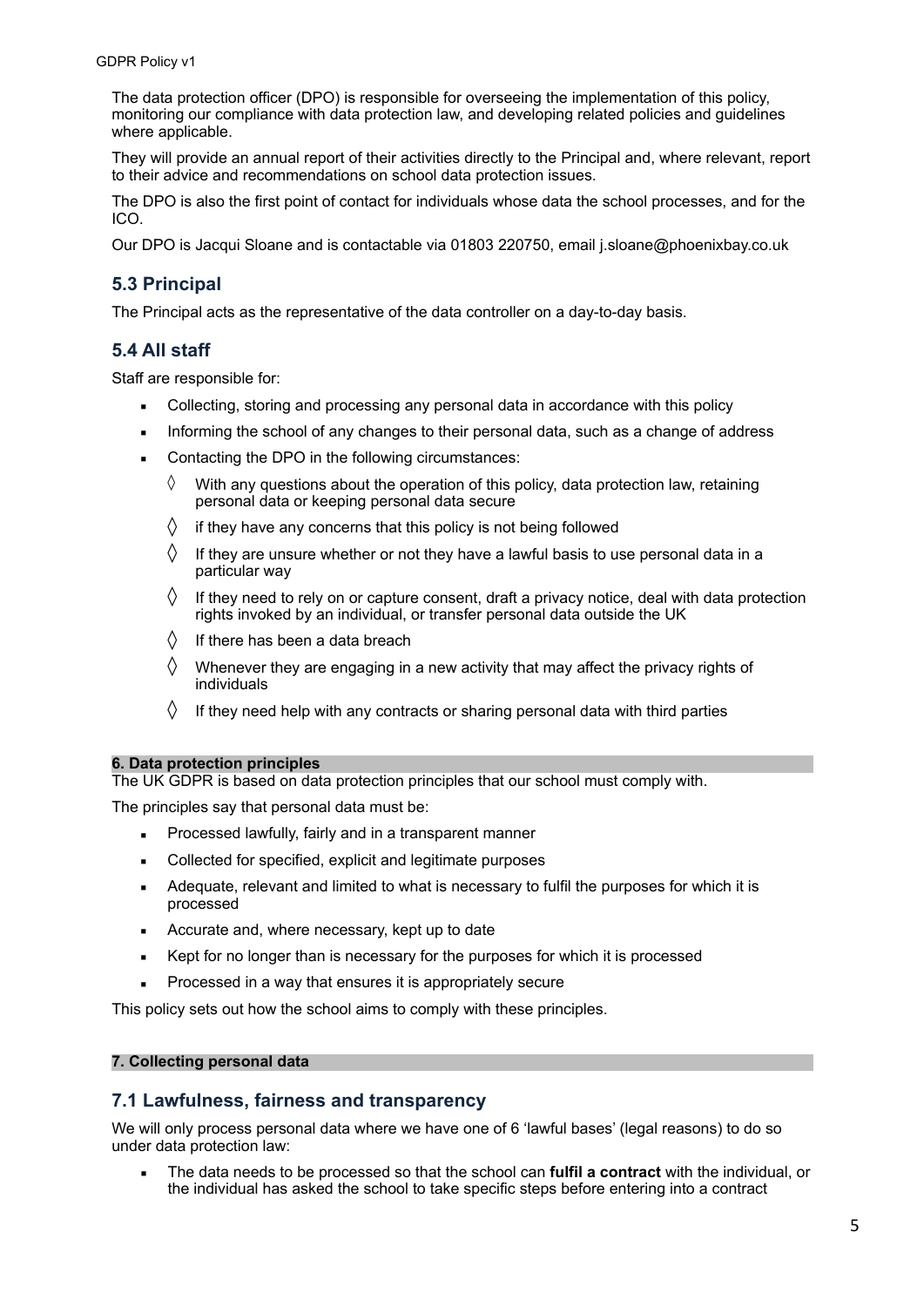- The data needs to be processed so that the school can **comply with a legal obligation**
- The data needs to be processed to ensure the **vital interests** of the individual or another person i.e. to protect someone's life
- The data needs to be processed so that the school, as a public authority, can **perform a task in the public interest or exercise its official authority**
- The data needs to be processed for the **legitimate interests** of the school (where the processing is not for any tasks the school performs as a public authority) or a third party, provided the individual's rights and freedoms are not overridden
- The individual (or their parent/carer when appropriate in the case of a student) has freely given clear **consent**

For special categories of personal data, we will also meet one of the special category conditions for processing under data protection law:

- The individual (or their parent/carer when appropriate in the case of a student) has given **explicit consent**
- The data needs to be processed to perform or exercise obligations or rights in relation to **employment, social security or social protection law**
- The data needs to be processed to ensure the **vital interests** of the individual or another person, where the individual is physically or legally incapable of giving consent
- **EXECT** The data has already been made **manifestly public** by the individual
- The data needs to be processed for the establishment, exercise or defence of **legal claims**
- The data needs to be processed for reasons of **substantial public interest** as defined in legislation
- The data needs to be processed for **health or social care purposes**, and the processing is done by, or under the direction of, a health or social work professional or by any other person obliged to confidentiality under law
- The data needs to be processed for **public health reasons**, and the processing is done by, or under the direction of, a health professional or by any other person obliged to confidentiality under law
- The data needs to be processed for **archiving purposes**, scientific or historical research purposes, or statistical purposes, and the processing is in the public interest

For criminal offence data, we will meet both a lawful basis and a condition set out under data protection law. Conditions include:

- The individual (or their parent/carer when appropriate in the case of a student) has given **consent**
- The data needs to be processed to ensure the **vital interests** of the individual or another person, where the individual is physically or legally incapable of giving consent
- **EXECT** The data has already been made **manifestly public** by the individual
- The data needs to be processed for or in connection with legal proceedings, to obtain legal advice, or for the establishment, exercise or defence of **legal rights**
- The data needs to be processed for reasons of **substantial public interest** as defined in **legislation**

Whenever we first collect personal data directly from individuals, we will provide them with the relevant information required by data protection law.

We will always consider the fairness of our data processing. We will ensure we do not handle personal data in ways that individuals would not reasonably expect, or use personal data in ways which have unjustified adverse effects on them.

## **7.2 Limitation, minimisation and accuracy**

We will only collect personal data for specified, explicit and legitimate reasons. We will explain these reasons to the individuals when we first collect their data.

If we want to use personal data for reasons other than those given when we first obtained it, we will inform the individuals concerned before we do so, and seek consent where necessary.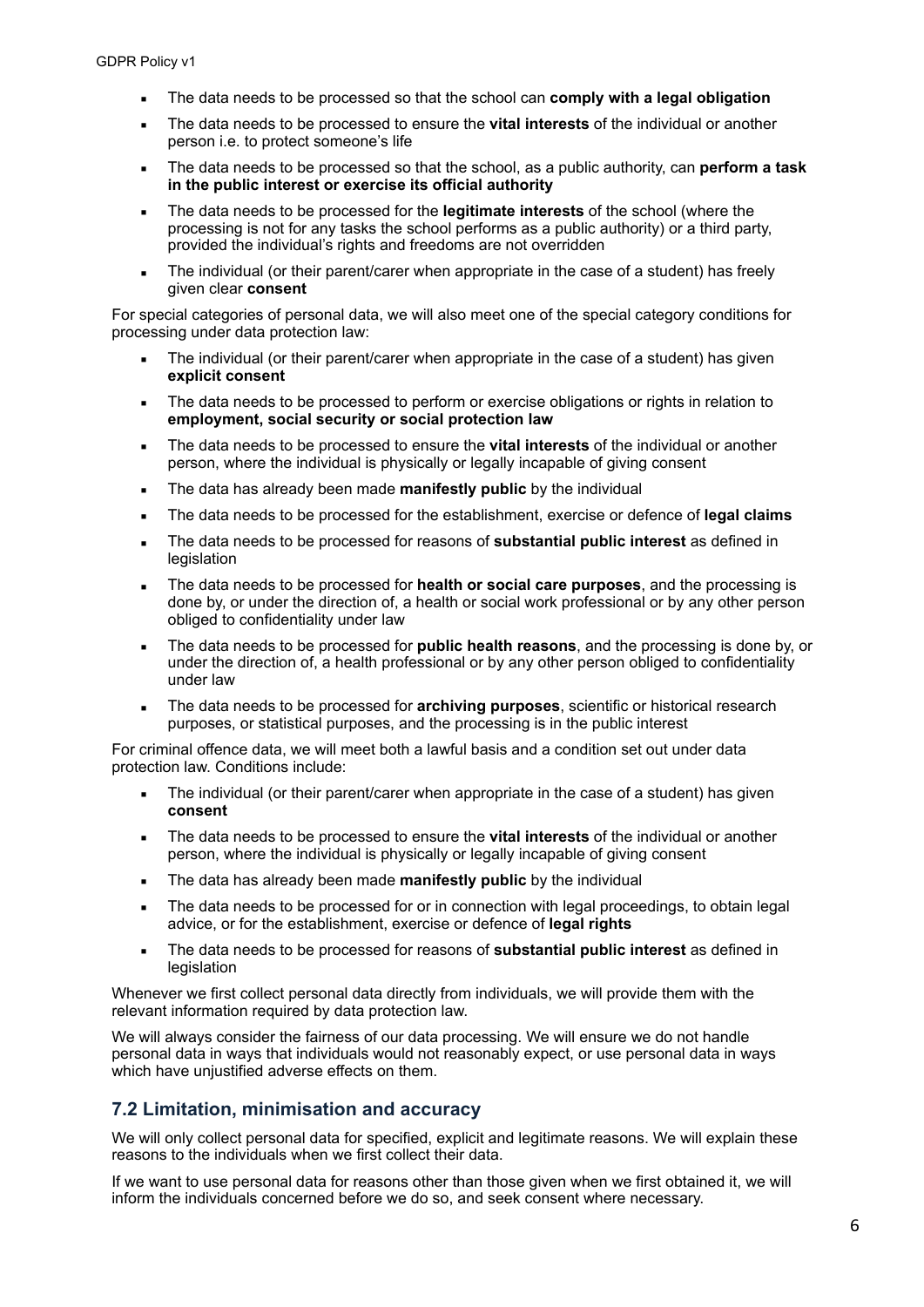Staff must only process personal data where it is necessary in order to do their jobs.

We will keep data accurate and, where necessary, up to date. Inaccurate data will be rectified or erased when appropriate.

In addition, when staff no longer need the personal data they hold, they must ensure it is deleted or anonymised. This will be done in accordance with the school's record retention schedule.

#### **8. Sharing personal data**

We will not normally share personal data with anyone else without consent, but there are certain circumstances where we may be required to do so. These include, but are not limited to, situations where:

- **EXECT** There is an issue with a student or parent/carer that puts the safety of our staff at risk
- We need to liaise with other agencies we will seek consent as necessary before doing this
- **•** Our suppliers or contractors need data to enable us to provide services to our staff and students – for example, IT companies. When doing this, we will:
	- $\Diamond$  Only appoint suppliers or contractors which can provide sufficient guarantees that they comply with UK data protection law
	- $\Diamond$  Establish a contract with the supplier or contractor to ensure the fair and lawful processing of any personal data we share
	- $\Diamond$  Only share data that the supplier or contractor needs to carry out their service

We will also share personal data with law enforcement and government bodies where we are legally required to do so.

We may also share personal data with emergency services and local authorities to help them to respond to an emergency situation that affects any of our students or staff.

Where we transfer personal data internationally, we will do so in accordance with UK data protection law.

#### **9. Subject access requests and other rights of individuals**

## **9.1 Subject access requests**

Individuals have a right to make a 'subject access request' to gain access to personal information that the school holds about them. This includes:

- Confirmation that their personal data is being processed
- Access to a copy of the data
- The purposes of the data processing
- The categories of personal data concerned
- Who the data has been, or will be, shared with
- How long the data will be stored for, or if this isn't possible, the criteria used to determine this period
- Where relevant, the existence of the right to request rectification, erasure or restriction, or to object to such processing
- **•** The right to lodge a complaint with the ICO or another supervisory authority
- **•** The source of the data, if not the individual
- Whether any automated decision-making is being applied to their data, and what the significance and consequences of this might be for the individual
- The safeguards provided if the data is being transferred internationally

Subject access requests can be submitted in any form, but we may be able to respond to requests more quickly if they are made in writing and include:

- Name of individual
- Correspondence address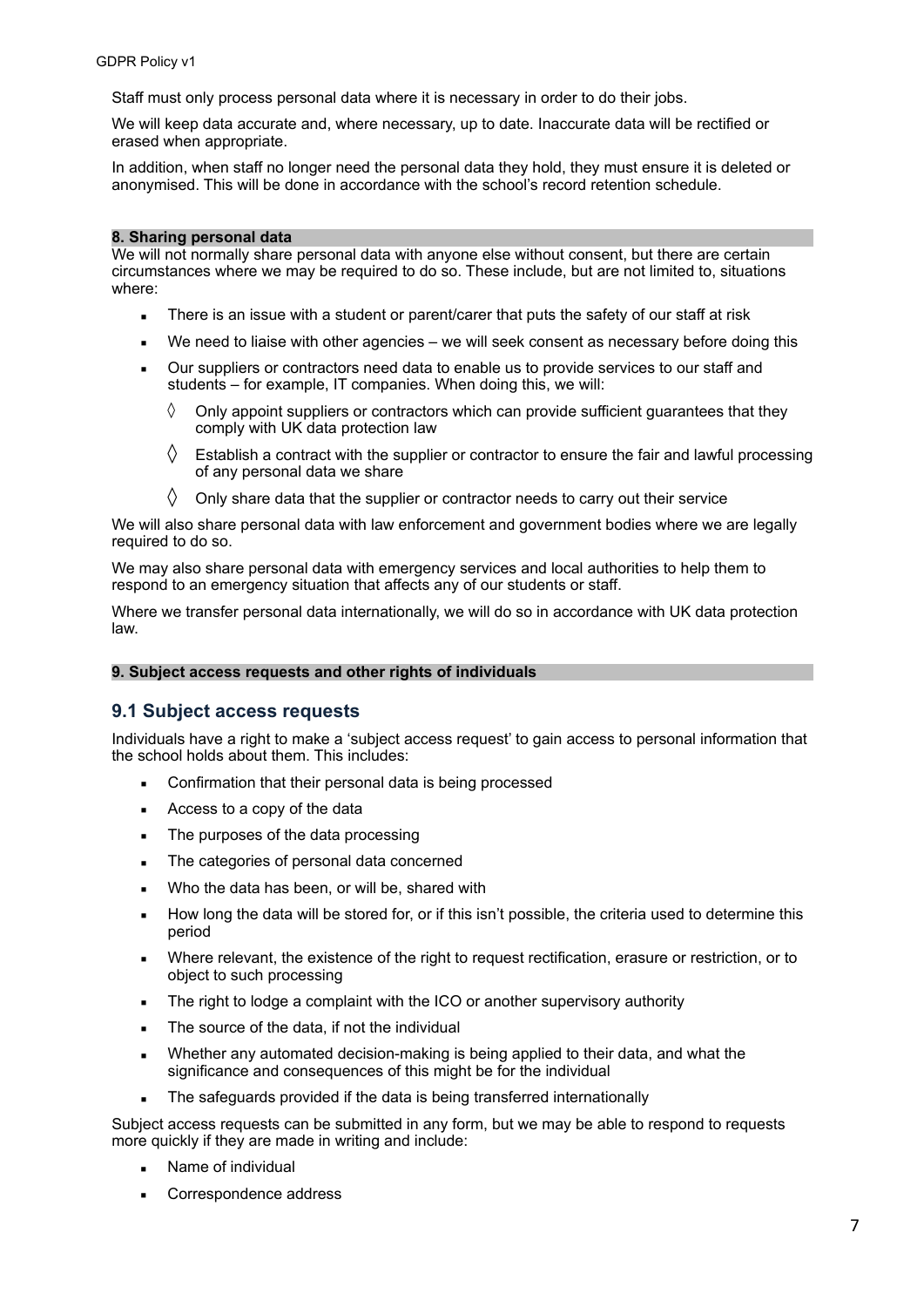- Contact number and email address
- Details of the information requested

If staff receive a subject access request in any form they must immediately forward it to the DPO.

### **9.2 Children and subject access requests**

Personal data about a child belongs to that child, and not the child's parents/carers or carers. For a parent or carer to make a subject access request with respect to their child, the child must either be unable to understand their rights and the implications of a subject access request, or have given their consent.

Children below the age of 12 are generally not regarded to be mature enough to understand their rights and the implications of a subject access request. Therefore, most subject access requests from parents/carers or carers of students at our school may be granted without the express permission of the student. This is not a rule and a student's ability to understand their rights will always be judged on a case-by-case basis.

Children aged 12 and above are generally regarded to be mature enough to understand their rights and the implications of a subject access request. Therefore, most subject access requests from parents/carers or carers of students at our school may not be granted without the express permission of the student. This is not a rule and a student's ability to understand their rights will always be judged on a case-by-case basis.

## **9.3 Responding to subject access requests**

When responding to requests, we:

- May ask the individual to provide 2 forms of identification
- May contact the individual via phone to confirm the request was made
- Will respond without delay and within 1 month of receipt of the request (or receipt of the additional information needed to confirm identity, where relevant)
- Will provide the information free of charge
- **■** May tell the individual we will comply within 3 months of receipt of the request, where a request is complex or numerous. We will inform the individual of this within 1 month, and explain why the extension is necessary

We may not disclose information for a variety of reasons, such as if it:

- Might cause serious harm to the physical or mental health of the student or another individual
- **•** Would reveal that the child is being or has been abused, or is at risk of abuse, where the disclosure of that information would not be in the child's best interests
- Would include another person's personal data that we can't reasonably anonymise, and we don't have the other person's consent and it would be unreasonable to proceed without it
- **•** Is part of certain sensitive documents, such as those related to crime, immigration, legal proceedings or legal professional privilege, management forecasts, negotiations, confidential references, or exam scripts

If the request is unfounded or excessive, we may refuse to act on it, or charge a reasonable fee to cover administrative costs. We will take into account whether the request is repetitive in nature when making this decision.

When we refuse a request, we will tell the individual why, and tell them they have the right to complain to the ICO or they can seek to enforce their subject access right through the courts.

## **9.4 Other data protection rights of the individual**

In addition to the right to make a subject access request (see above), and to receive information when we are collecting their data about how we use and process it (see section 7), individuals also have the right to:

- Withdraw their consent to processing at any time
- Ask us to rectify, erase or restrict processing of their personal data (in certain circumstances)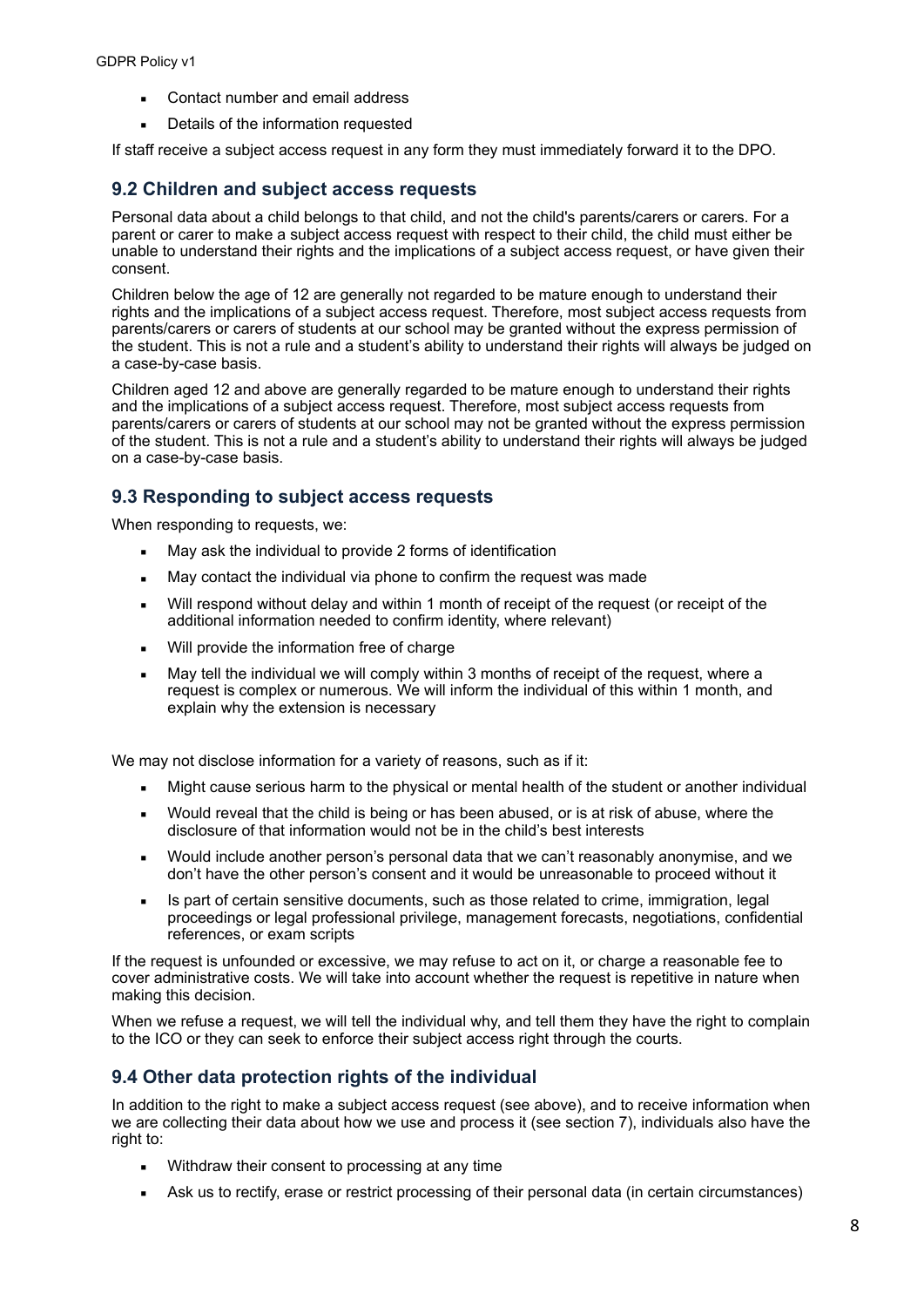- Prevent use of their personal data for direct marketing
- Object to processing which has been justified on the basis of public interest, official authority or legitimate interests
- Challenge decisions based solely on automated decision making or profiling (i.e. making decisions or evaluating certain things about an individual based on their personal data with no human involvement)
- Be notified of a data breach (in certain circumstances)
- Make a complaint to the ICO
- Ask for their personal data to be transferred to a third party in a structured, commonly used and machine-readable format (in certain circumstances)

Individuals should submit any request to exercise these rights to the DPO. If staff receive such a request, they must immediately forward it to the DPO.

#### **10. Parental requests to see the educational record**

Parents/carers, or those with parental responsibility, have a legal right to free access to their child's educational record (which includes most information about a student) within 15 school days of receipt of a written request.

If the request is for a copy of the educational record, the school may charge a fee to cover the cost of supplying it.

This right applies as long as the student concerned is aged under 18.

There are certain circumstances in which this right can be denied, such as if releasing the information might cause serious harm to the physical or mental health of the student or another individual, or if it would mean releasing exam marks before they are officially announced.

#### **11. Photographs and videos**

As part of our school activities, we may take photographs and record images of individuals within our school.

We will obtain written consent from parents/carers/carers for photographs and videos to be taken of their child for communication, marketing and promotional materials. We will clearly explain how the photograph and/or video will be used to both the parent/carer and student.

Any photographs and videos taken by parents/carers/carers at school events for their own personal use are not covered by data protection legislation. However, we will ask that photos or videos with other students are not shared publicly on social media for safeguarding reasons, unless all the relevant parents/carers/carers have agreed to this.

Where the school takes photographs and videos, uses may include:

- Within school on notice boards and in school magazines, brochures, newsletters, etc.
- **■** Outside of school by external agencies such as the school photographer, newspapers, campaigns
- Online on our school website or social media pages

Consent can be refused or withdrawn at any time. If consent is withdrawn, we will delete the photograph or video and not distribute it further.

When using photographs and videos in this way we will not accompany them with any other personal information about the child, to ensure they cannot be identified.

#### **12. Data protection by design and default**

We will put measures in place to show that we have integrated data protection into all of our data processing activities, including:

- Appointing a suitably qualified DPO, and ensuring they have the necessary resources to fulfil their duties and maintain their expert knowledge
- Only processing personal data that is necessary for each specific purpose of processing, and always in line with the data protection principles set out in relevant data protection law (see section 6)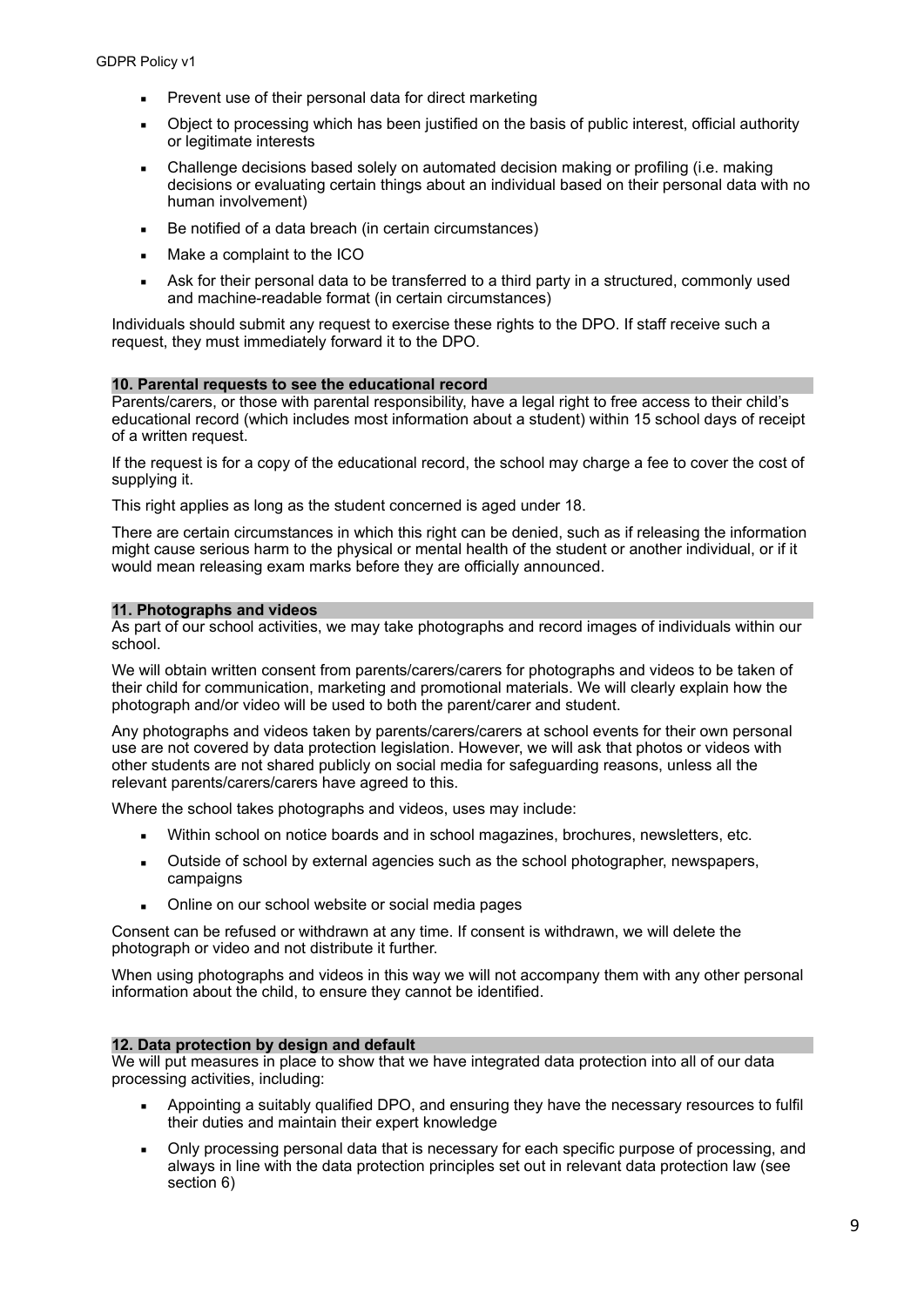- **•** Completing data protection impact assessments where the school's processing of personal data presents a high risk to rights and freedoms of individuals, and when introducing new technologies (the DPO will advise on this process)
- **EXEDENT Integrating data protection into internal documents including this policy, any related policies** and privacy notices
- Regularly training members of staff on data protection law, this policy, any related policies and any other data protection matters; we will also keep a record of attendance
- Regularly conducting reviews and audits to test our privacy measures and make sure we are compliant
- **•** Appropriate safeguards being put in place if we transfer any personal data outside of the UK, where different data protection laws may apply
- Maintaining records of our processing activities, including:
	- $\Diamond$  For the benefit of data subjects, making available the name and contact details of our school and DPO and all information we are required to share about how we use and process their personal data (via our privacy notices)
	- $\Diamond$  For all personal data that we hold, maintaining an internal record of the type of data, type of data subject, how and why we are using the data, any third-party recipients, any transfers outside of the UK and the safeguards for those, retention periods and how we are keeping the data secure

#### **13. Data security and storage of records**

We will protect personal data and keep it safe from unauthorised or unlawful access, alteration, processing or disclosure, and against accidental or unlawful loss, destruction or damage.

In particular:

- Paper-based records and portable electronic devices, such as laptops and hard drives that contain personal data, are kept under lock and key when not in use
- **EXECT:** Papers containing confidential personal data must not be left on office and classroom desks, on staffroom tables, or left anywhere else where there is general access
- Where personal information needs to be taken off site, staff must sign it in and out from the school office
- **EXECT** Passwords that are at least 10 characters long containing letters and numbers are used to access school computers, laptops and other electronic devices. Staff and students are reminded that they should not reuse passwords from other sites
- **Encryption software is used to protect all portable devices and removable media, such as** laptops and USB devices
- Staff, students or governors who store personal information on their personal devices are expected to follow the same security procedures as for school-owned equipment (see our Online Safety Policy, Code of Conduct).
- Where we need to share personal data with a third party, we carry out due diligence and take reasonable steps to ensure it is stored securely and adequately protected (see section 8)

#### **14. Disposal of records**

Personal data that is no longer needed will be disposed of securely. Personal data that has become inaccurate or out of date will also be disposed of securely, where we cannot or do not need to rectify or update it.

For example, we will shred or incinerate paper-based records, and overwrite or delete electronic files. We may also use a third party to safely dispose of records on the school's behalf. If we do so, we will require the third party to provide sufficient guarantees that it complies with data protection law.

#### **15. Personal data breaches**

The school will make all reasonable endeavours to ensure that there are no personal data breaches.

In the unlikely event of a suspected data breach, we will follow the procedure set out in appendix 1.

When appropriate, we will report the data breach to the ICO within 72 hours after becoming aware of it. Such breaches in a school context may include, but are not limited to: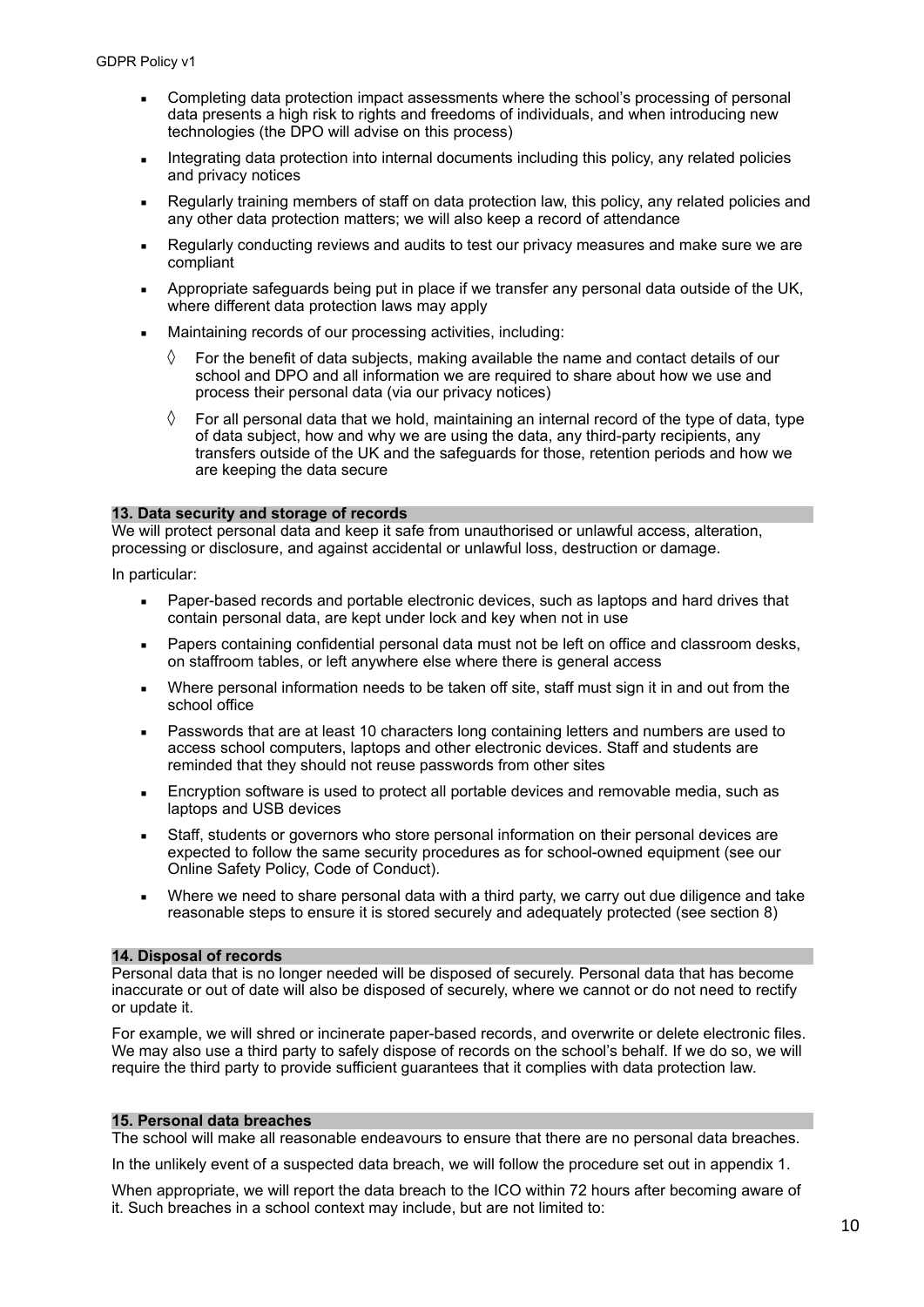- **EXECT** A non-anonymised dataset being published on the school website which shows the exam results of students eligible for the student premium
- **EXECT** Safeguarding information being made available to an unauthorised person
- The theft of a school laptop containing non-encrypted personal data about students

#### **16. Training**

All staff are provided with data protection training as part of their induction process.

Data protection will also form part of continuing professional development, where changes to legislation, guidance or the school's processes make it necessary.

### **17. Monitoring arrangements**

The DPO is responsible for monitoring and reviewing this policy.

This policy will be reviewed annually and approved by the Directors and Governing Body (once engaged)

## **18. Links with other policies**

This data protection policy is linked to our:

- Online Safety Policy
- Acceptable use of ICT
- Safeguarding and Child Protection
- Code of Conduct
- **•** Privacy Policy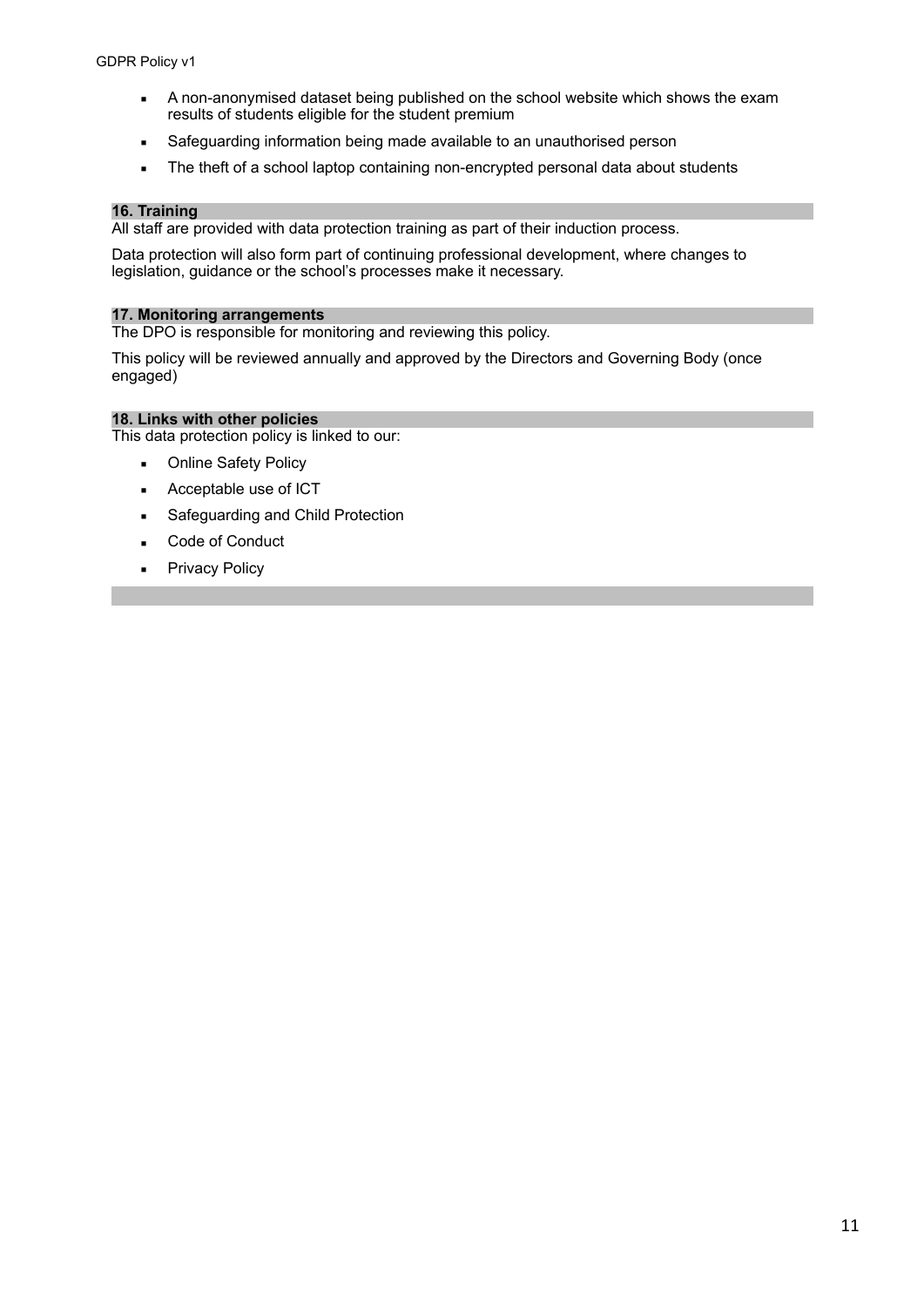#### **19. Appendix 1: Personal data breach procedure**

This procedure is based on [guidance on personal data breaches](https://ico.org.uk/for-organisations/guide-to-the-general-data-protection-regulation-gdpr/personal-data-breaches/) produced by the Information Commissioner's Office (ICO).

- On finding or causing a breach, or potential breach, the staff member, governor or data processor must immediately notify the data protection officer (DPO) by emailing j.sloane@phoenixbay.co.uk
- The DPO will investigate the report, and determine whether a breach has occurred. To decide, the DPO will consider whether personal data has been accidentally or unlawfully:
	- ◊ Lost
	- ◊ Stolen
	- ◊ Destroyed
	- ◊ Altered
	- $\Diamond$  Disclosed or made available where it should not have been
	- $\Diamond$  Made available to unauthorised people
- Staff and governors will cooperate with the investigation (including allowing access to information and responding to questions). The investigation will not be treated as a disciplinary investigation
- **.** If a breach has occurred or it is considered to be likely that is the case, the DPO will alert the Principal and the chair of governors
- The DPO will make all reasonable efforts to contain and minimise the impact of the breach. Relevant staff members or data processors should help the DPO with this where necessary, and the DPO should take external advice when required (e.g. from IT providers). (See the actions relevant to specific data types at the end of this procedure)
- **The DPO will assess the potential consequences (based on how serious they are and how** likely they are to happen) before and after the implementation of steps to mitigate the consequences
- The DPO will work out whether the breach must be reported to the ICO and the individuals affected using the ICO's [self-assessment tool](https://ico.org.uk/for-organisations/report-a-breach/personal-data-breach-assessment/)
- **The DPO will document the decisions (either way), in case the decisions are challenged at** a later date by the ICO or an individual affected by the breach. Documented decisions are stored on the schools computer system.
- Where the ICO must be notified, the DPO will do this via the ['report a breach' page](https://ico.org.uk/for-organisations/report-a-breach/) of the ICO website, or through its breach report line (0303 123 1113), within 72 hours of the school's awareness of the breach. As required, the DPO will set out:
	- $\Diamond$  A description of the nature of the personal data breach including, where possible:
		- o The categories and approximate number of individuals concerned
		- o The categories and approximate number of personal data records concerned
	- $\Diamond$  The name and contact details of the DPO
	- $\Diamond$  A description of the likely consequences of the personal data breach
	- $\Diamond$  A description of the measures that have been, or will be taken, to deal with the breach and mitigate any possible adverse effects on the individual(s) concerned
- **.** If all the above details are not yet known, the DPO will report as much as they can within 72 hours of the school's awareness of the breach. The report will explain that there is a delay, the reasons why, and when the DPO expects to have further information. The DPO will submit the remaining information as soon as possible
- Where the school is required to communicate with individuals whose personal data has been breached, the DPO will tell them in writing. This notification will set out:
	- $\Diamond$  A description, in clear and plain language, of the nature of the personal data breach
	- $\Diamond$  The name and contact details of the DPO
	- $\Diamond$  A description of the likely consequences of the personal data breach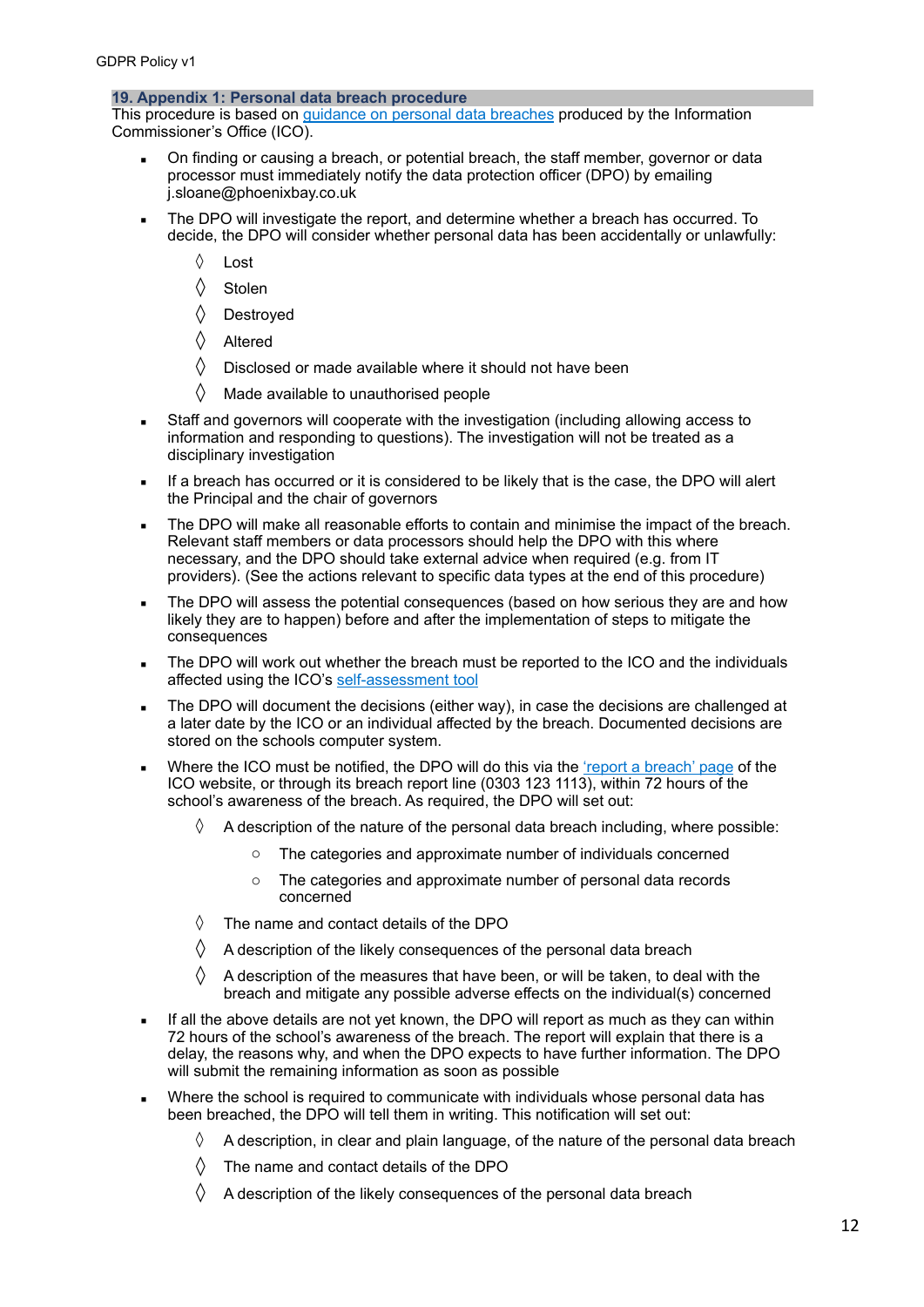- A description of the measures that have been, or will be, taken to deal with the data breach and mitigate any possible adverse effects on the individual(s) concerned
- The DPO will consider, in light of the investigation and any engagement with affected individuals, whether to notify any relevant third parties who can help mitigate the loss to individuals – for example, the police, insurers, banks or credit card companies
- The DPO will document each breach, irrespective of whether it is reported to the ICO. For each breach, this record will include the:
	- $\Diamond$  Facts and cause
	- ◊ Effects
	- $\Diamond$  Action taken to contain it and ensure it does not happen again (such as establishing more robust processes or providing further training for individuals)

Records of all breaches will be stored on the schools computer system. The DPO and Principal will meet to review what happened and how it can be stopped from happening again. This meeting will happen as soon as reasonably possible

The DPO and Principal will meet reqularly to assess recorded data breaches and identify any trends or patterns requiring action by the school to reduce risks of future breaches

## **Actions to minimise the impact of data breaches**

We set out below the steps we might take to try and mitigate the impact of different types of data breach if they were to occur, focusing especially on breaches involving particularly risky or sensitive information. We will review the effectiveness of these actions and amend them as necessary after any data breach.

Sensitive information being disclosed via email (including safeguarding records)

#### **Sensitive information being disclosed via email (including safeguarding records)**

- If special category data (sensitive information) is accidentally made available via email to unauthorised individuals, the sender must attempt to recall the email as soon as they become aware of the error
- Members of staff who receive personal data sent in error must alert the sender and the DPO as soon as they become aware of the error
- **.** If the sender is unavailable or cannot recall the email for any reason, the DPO will ask the external IT support provider to attempt to recall it from external recipients and remove it from the school's email system (retaining a copy if required as evidence)
- In any cases where the recall is unsuccessful or cannot be confirmed as successful, the DPO will consider whether it's appropriate to contact the relevant unauthorised individuals who received the email, explain that the information was sent in error, and request that those individuals delete the information and do not share, publish, save or replicate it in any way
- The DPO will endeavor to obtain a written response from all the individuals who received the data, confirming that they have complied with this request
- The DPO will carry out an internet search to check that the information has not been made public; if it has, we will contact the publisher/website owner or administrator to request that the information is removed from their website and deleted.
- If safequarding information is compromised, the DPO will inform the designated safeguarding lead and discuss whether the school should inform any, or all, of its 3 local safeguarding partners.

| Author         | Ross Banks         |
|----------------|--------------------|
| Document Title | <b>GDPR Policy</b> |
| Date Reviewed  | Sept 2021          |